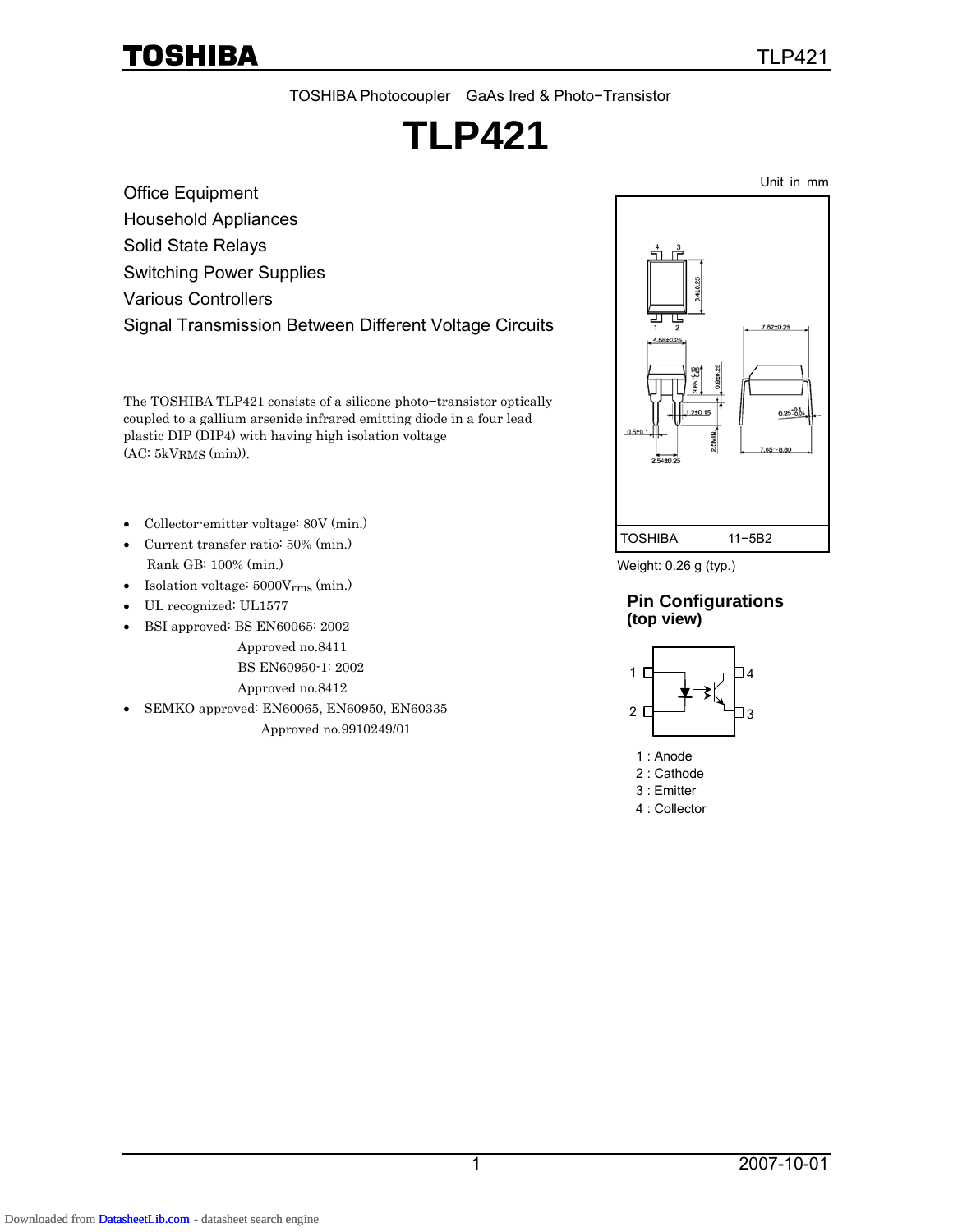- Option(D4)type
	- TÜV approved: DIN EN 60747-5-2 Approved no. R9950202

 Maximum operating insulation voltage: 890VPK Maximum permissible overvoltage: 8000VPK

#### **(Note): When a EN 60747-5-2 approved type is needed, please designate the "Option(D4)"**

Making the VDE application: DIN EN 60747-5-2

• Construction mechanical rating

|                      | 7.62mm Pitch<br><b>Typical Type</b> | 10.16mm Pitch<br><b>TLPxxxF Type</b> |
|----------------------|-------------------------------------|--------------------------------------|
| Creepage distance    | 7.0mm/min)                          | $8.0$ mm $(min)$                     |
| Clearance            | 7.0mm/min)                          | 8.0mm/min)                           |
| Insulation thickness | $0.4$ mm $(min)$                    | $0.4$ mm $(min)$                     |

### **Current Transfer Ratio**

| Type          | Classi-<br>fication<br>$(*1)$ | Current Transfer Ratio (%)<br>$(l_C / l_F)$<br>$I_F = 5mA$ , $V_{CE} = 5V$ , Ta = 25°C<br>Min<br>Max |     | Marking Of Classification      |
|---------------|-------------------------------|------------------------------------------------------------------------------------------------------|-----|--------------------------------|
|               | (None)                        | 50<br>600                                                                                            |     | Blank, Y, Y+, G, G+, B, B+, GB |
|               | Rank Y                        | 50                                                                                                   | 150 | $Y. Y+$                        |
| <b>TLP421</b> | Rank GR                       | 100                                                                                                  | 300 | $G. G+$                        |
|               | Rank BL                       | 200                                                                                                  | 600 | $B. B+$                        |
|               | Rank GB                       | 100                                                                                                  | 600 | $G, G+, B, B+, GB$             |

(\*1): Ex. rank GB: TLP421 (GB)

(Note): Application type name for certification test, please use standard product type name, i. e. TLP421 (GB): TLP421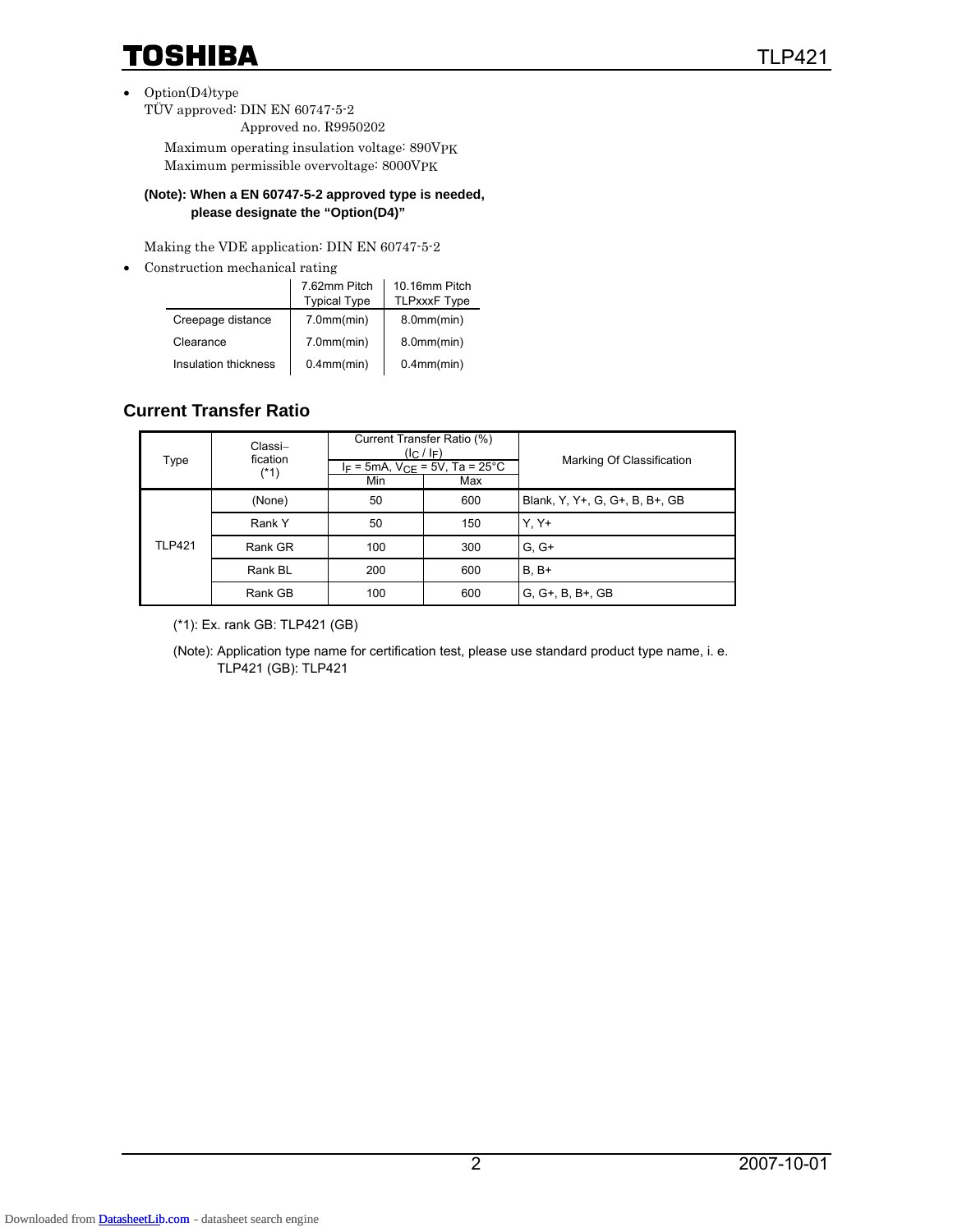**Absolute Maximum Ratings (Ta = 25°C)** 

|          | Characteristic                                                              |          | Symbol                      | Rating         | Unit               |
|----------|-----------------------------------------------------------------------------|----------|-----------------------------|----------------|--------------------|
|          | Forward current                                                             |          | IF                          | 60             | mA                 |
|          | Forward current derating (Ta $\geq$ 39°C)                                   |          | $\Delta$ <sub>IF</sub> / °C | $-0.7$         | mA / °C            |
|          | Pulse forward current                                                       | (Note 2) | <b>IFP</b>                  | 1              | A                  |
| 品        | Power dissipation                                                           |          | $P_D$                       | 100            | mW                 |
|          | Power dissipation derating                                                  |          | $\Delta P_D$ / °C           | $-1.0$         | $mW / {}^{\circ}C$ |
|          | Reverse voltage                                                             |          | <b>V<sub>R</sub></b>        | 5              | $\vee$             |
|          | Junction temperature                                                        |          | $T_j$                       | 125            | $^{\circ}C$        |
|          | Collector-emitter voltage                                                   |          | <b>V<sub>CEO</sub></b>      | 80             | V                  |
|          | Emitter-collector voltage                                                   |          | V <sub>ECO</sub>            | $\overline{7}$ | $\vee$             |
|          | Collector current                                                           |          | I <sub>C</sub>              | 50             | mA                 |
| Detector | Power dissipation(single circuit)                                           |          | $P_{C}$                     | 150            | mW                 |
|          | Power dissipation derating<br>$(Ta \ge 25^{\circ}C)(\text{single circuit})$ |          | $\Delta P_C$ / $^{\circ}$ C | $-1.5$         | $mW / {}^{\circ}C$ |
|          | Junction temperature                                                        |          | $T_i$                       | 125            | $^{\circ}C$        |
|          | Operating temperature range                                                 |          | $T_{\text{opr}}$            | $-55 - 100$    | $^{\circ}C$        |
|          | Storage temperature range                                                   |          | $T_{\text{stg}}$            | $-55 - 125$    | $^{\circ}C$        |
|          | Lead soldering temperature (10s)                                            |          | $T_{sol}$                   | 260            | $^{\circ}C$        |
|          | Total package power dissipation                                             |          | $P_T$                       | 250            | mW                 |
|          | Total package power dissipation derating<br>$(Ta \geq 25^{\circ}C)$         |          | $\Delta P_T$ / °C           | $-2.5$         | $mW / {}^{\circ}C$ |
|          | <b>Isolation voltage</b>                                                    | (Note 3) | $BV_S$                      | 5000           | $V_{rms}$          |

Note: Using continuously under heavy loads (e.g. the application of high temperature/current/voltage and the significant change in temperature, etc.) may cause this product to decrease in the reliability significantly even if the operating conditions (i.e. operating temperature/current/voltage, etc.) are within the absolute maximum ratings.

Please design the appropriate reliability upon reviewing the Toshiba Semiconductor Reliability Handbook ("Handling Precautions"/"Derating Concept and Methods") and individual reliability data (i.e. reliability test report and estimated failure rate, etc).

(Note 2): 100μs pulse, 100Hz frequency

(Note 3): AC, 1 min., R.H.≤ 60%. Apply voltage to LED pin and detector pin together.

#### **Recommended Operating Conditions**

| Characteristic        | Symbol             | Min   | Typ. | Max | Unit |
|-----------------------|--------------------|-------|------|-----|------|
| Supply voltage        | $V_{CC}$           |       | 5    | 24  |      |
| Forward current       | IF                 |       | 16   | 25  | mA   |
| Collector current     | Iс                 |       |      | 10  | mA   |
| Operating temperature | $T_{\mathsf{opr}}$ | $-25$ |      | 85  | °C   |

Note: Recommended operating conditions are given as a design guideline to obtain expected performance of the device. Additionally, each item is an independent guideline respectively. In developing designs using this product, please confirm specified characteristics shown in this document.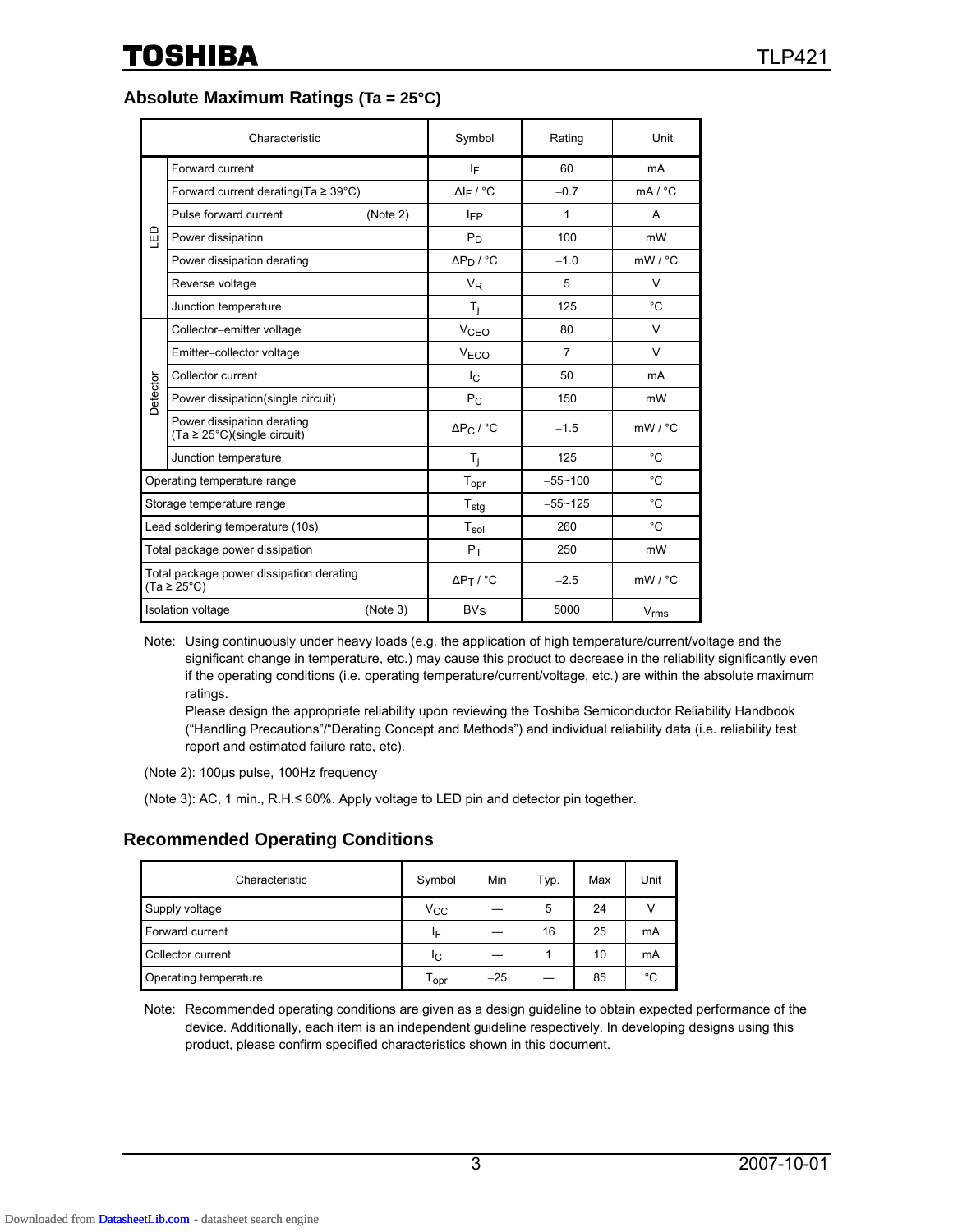### **Individual Electrical Characteristics (Ta = 25°C)**

|          | Characteristic                         | Symbol                                                        | <b>Test Condition</b>                            | Min        | Typ.          | Max         | Unit   |
|----------|----------------------------------------|---------------------------------------------------------------|--------------------------------------------------|------------|---------------|-------------|--------|
|          | Forward voltage                        | VF                                                            | $I_F = 10$ mA                                    | 1.0        | 1.2           | 1.3         | $\vee$ |
| LED      | Reverse current                        | lŖ                                                            | $V_R = 5 V$                                      |            |               | 10          | μA     |
|          | Capacitance                            | $C_{\mathsf{T}}$                                              | $V = 0, f = 1$ MHz                               |            | 30            |             | pF     |
|          | Collector-emitter<br>breakdown voltage | $V_{(BR)}$ CEO                                                | $I_C = 0.5$ mA                                   | 80         |               |             | $\vee$ |
|          | Emitter-collector<br>breakdown voltage | $V_{(BR) ECO}$                                                | $I_F = 0.1$ mA                                   | 7          |               |             | $\vee$ |
| Detector | Collector dark current<br>$I_D(ICEO)$  |                                                               | $V_{CF}$ = 24 V (ambient light<br>below 1000 (x) |            | 0.01<br>(0.1) | 0.1<br>(10) | μA     |
|          |                                        | $V_{CF}$ = 24 V (ambient light<br>Ta = 85°C<br>below 1000 (x) |                                                  | 0.6<br>(1) | 50<br>(50)    | μA          |        |
|          | Capacitance<br>(collector to emitter)  | C <sub>CE</sub>                                               | $V = 0. f = 1 MHz$                               |            | 10            |             | pF     |

### **Coupled Electrical Characteristics (Ta = 25°C)**

| Characteristic                          | Symbol      | <b>Test Condition</b>                              |         | MIn | Typ. | Max | Unit |
|-----------------------------------------|-------------|----------------------------------------------------|---------|-----|------|-----|------|
| Current transfer ratio                  | $ C $ $ F $ | $I_F = 5$ mA, $V_{CE} = 5$ V                       | 50      |     | 600  | %   |      |
|                                         |             |                                                    | Rank GB | 100 |      | 600 |      |
| Saturated CTR                           |             | IF = 1 mA, $V_{CF}$ = 0.4 V<br>$I_C$ / $I_F$ (sat) |         |     | 60   |     | $\%$ |
|                                         |             |                                                    | Rank GB | 30  |      |     |      |
|                                         |             | $I_C = 2.4$ mA, $I_F = 8$ mA                       |         |     |      | 0.4 |      |
| Collector-emitter saturation<br>voltage | $VCE$ (sat) | $I_C = 0.2$ mA, $I_F = 1$ mA                       |         |     | 0.2  |     | v    |
|                                         |             |                                                    | Rank GB |     |      | 0.4 |      |

#### **Isolation Characteristics (Ta = 25°C)**

| Characteristic                   | Symbol      | <b>Test Condition</b> | Min                | Typ.      | Max | Unit             |
|----------------------------------|-------------|-----------------------|--------------------|-----------|-----|------------------|
| Capacitance<br>(input to output) | $C_{S}$     | $V_S = 0, f = 1$ MHz  |                    | 0.8       |     | pF               |
| Isolation resistance             | $R_{\rm S}$ | $V_S = 500 V$         | $1 \times 10^{12}$ | $10^{14}$ |     | Ω                |
| Isolation voltage                | $BV_S$      | AC, 1 minute          | 5000               |           |     | $V_{\text{rms}}$ |
|                                  |             | AC, 1 second, in oil  |                    | 10000     |     |                  |
|                                  |             | DC, 1 minute, in oil  |                    | 10000     |     | Vdc              |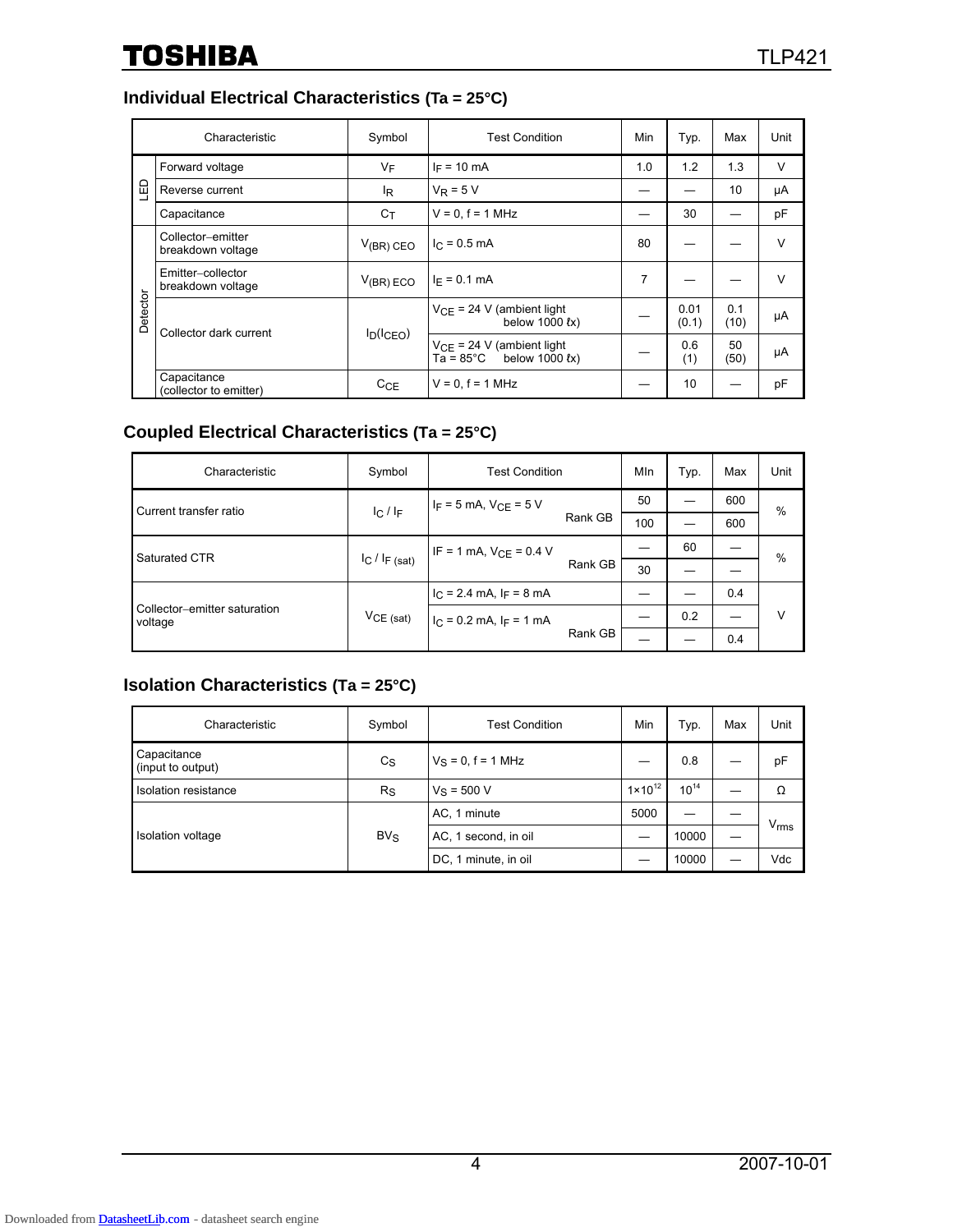### **Switching Characteristics (Ta = 25°C)**

| Characteristics | Symbol           | <b>Test Condition</b>                                                      | Min | Typ. | Max | Unit |
|-----------------|------------------|----------------------------------------------------------------------------|-----|------|-----|------|
| Rise time       | tr               |                                                                            |     | 2    |     | μs   |
| Fall time       | tf               | $V_{CC}$ = 10 V, $I_C$ = 2 mA                                              |     | 3    |     |      |
| Turn-on time    | t <sub>on</sub>  | $R_1 = 100\Omega$                                                          |     | 3    |     |      |
| Turn-off time   | $t_{off}$        |                                                                            |     | 3    |     |      |
| Turn-on time    | ton              |                                                                            |     | 2    |     |      |
| Storage time    | $t_{\rm S}$      | $R_L$ = 1.9 kΩ<br>V <sub>CC</sub> = 5 V, l <sub>F</sub> = 16 mA<br>(Fig.1) |     | 25   |     | μs   |
| Turn-off time   | t <sub>OFF</sub> |                                                                            |     | 50   |     |      |



Fig.1 Switching time test circuit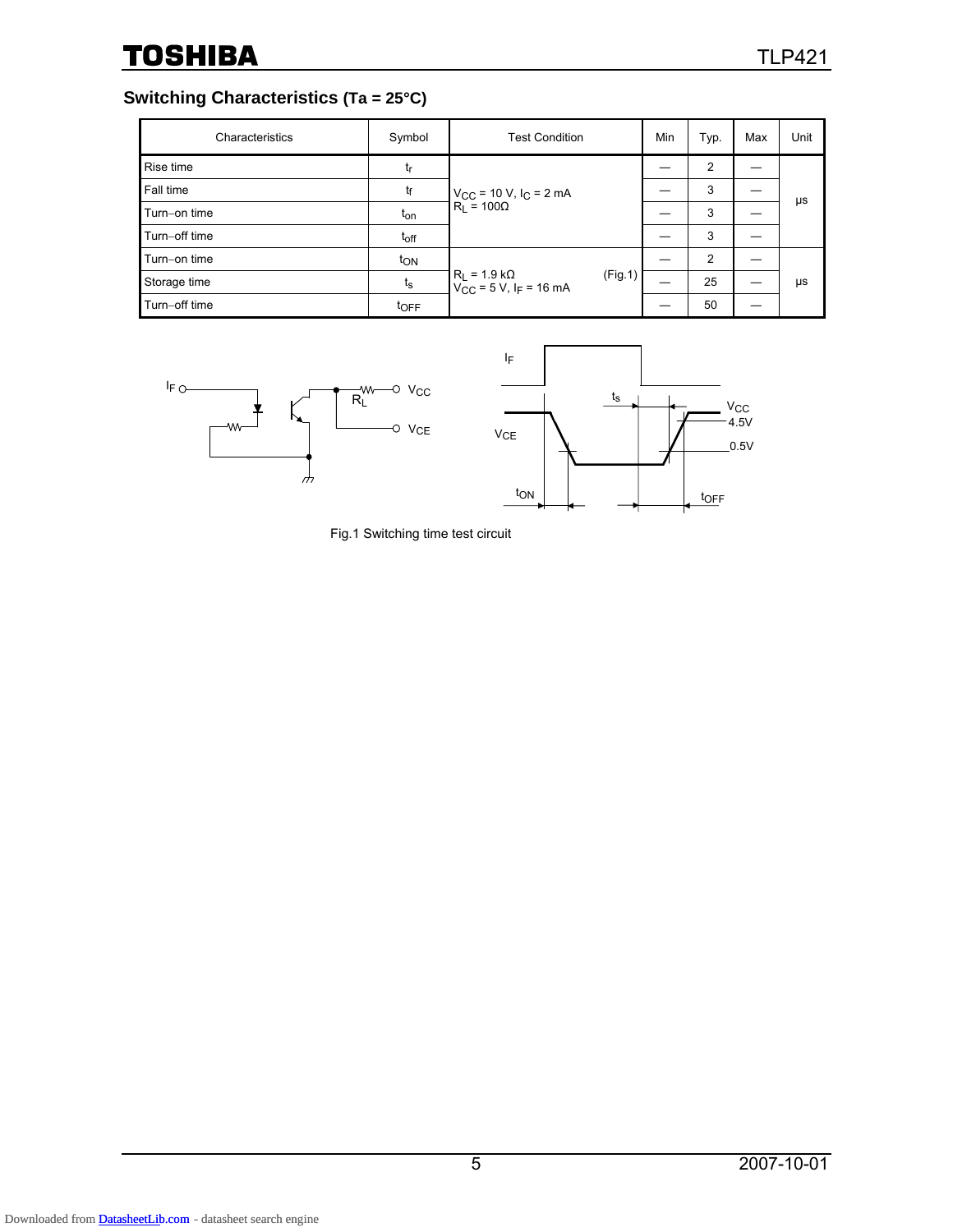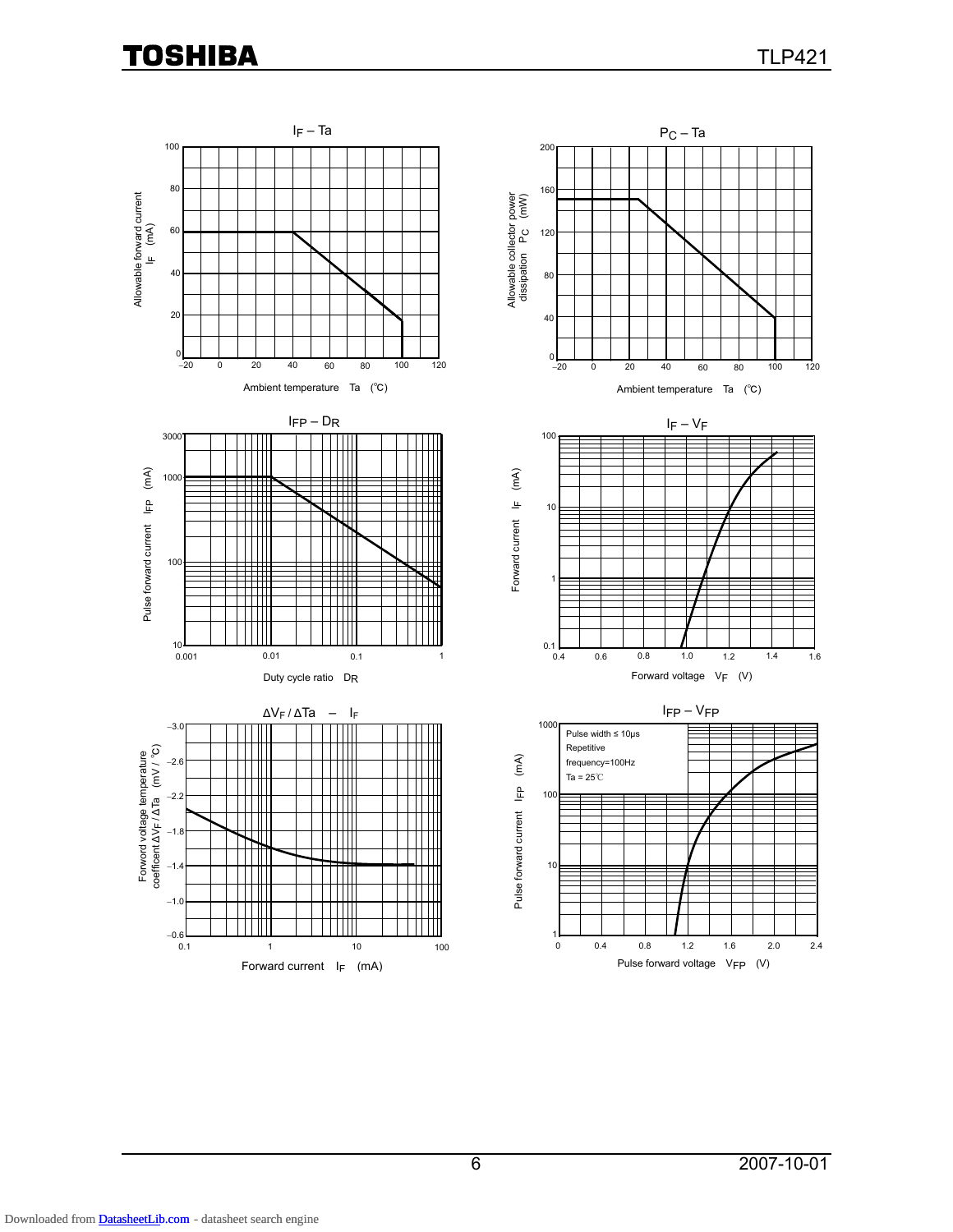

7 2007-10-01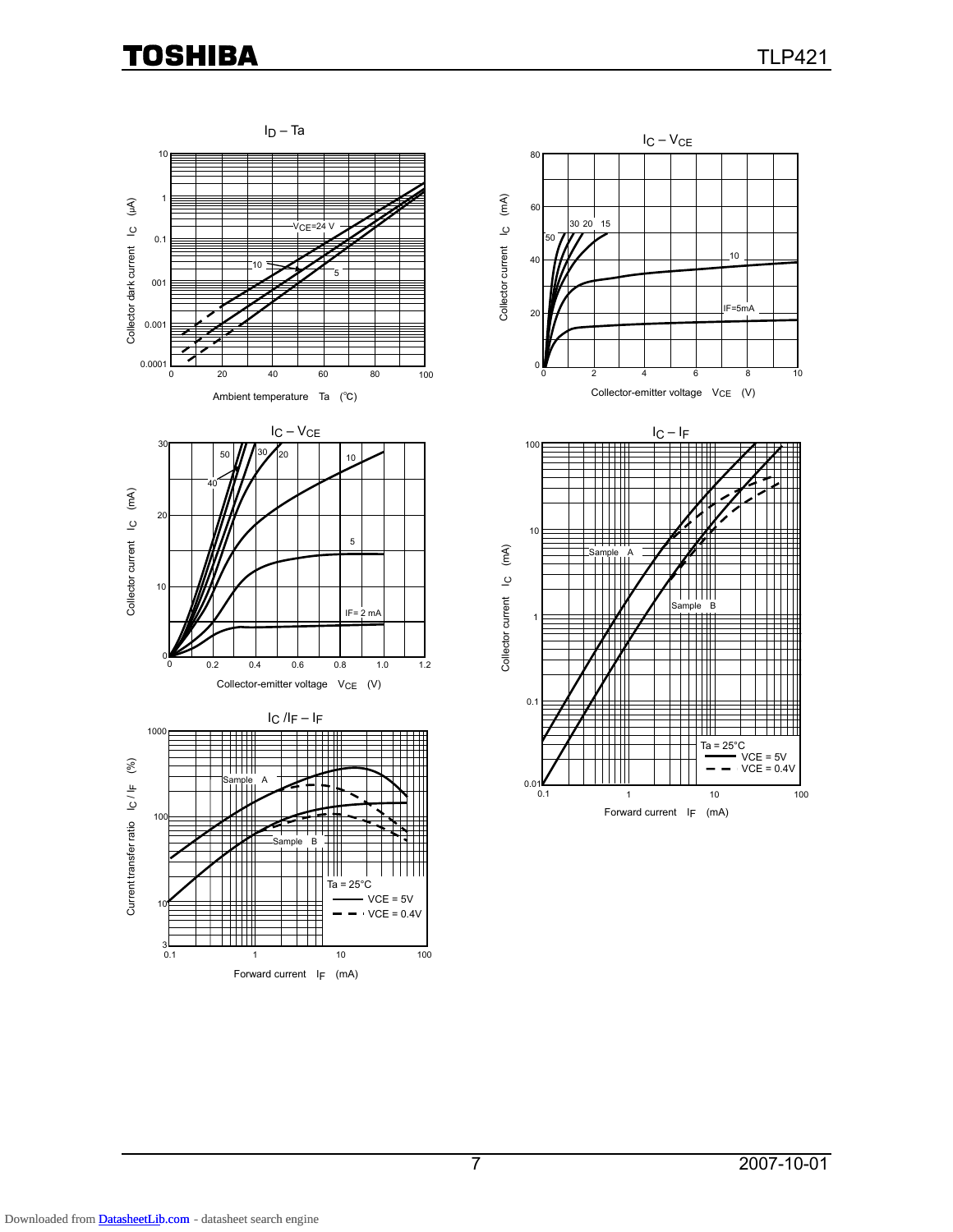



Switching Time – RL 1000  $Ta = 25^{\circ}C$  $\Box$  $I_F = 16mA$  $\Box$  $V_{CC}$  = 5V П tOFF 100 Switching time (µs) Switching time (μs) Ħ tS Η 10 Ш ╥ Ш  $\Box$ tON  $\mathbf{||}$ 1 10 1 100 Load resistance RL (kΩ)